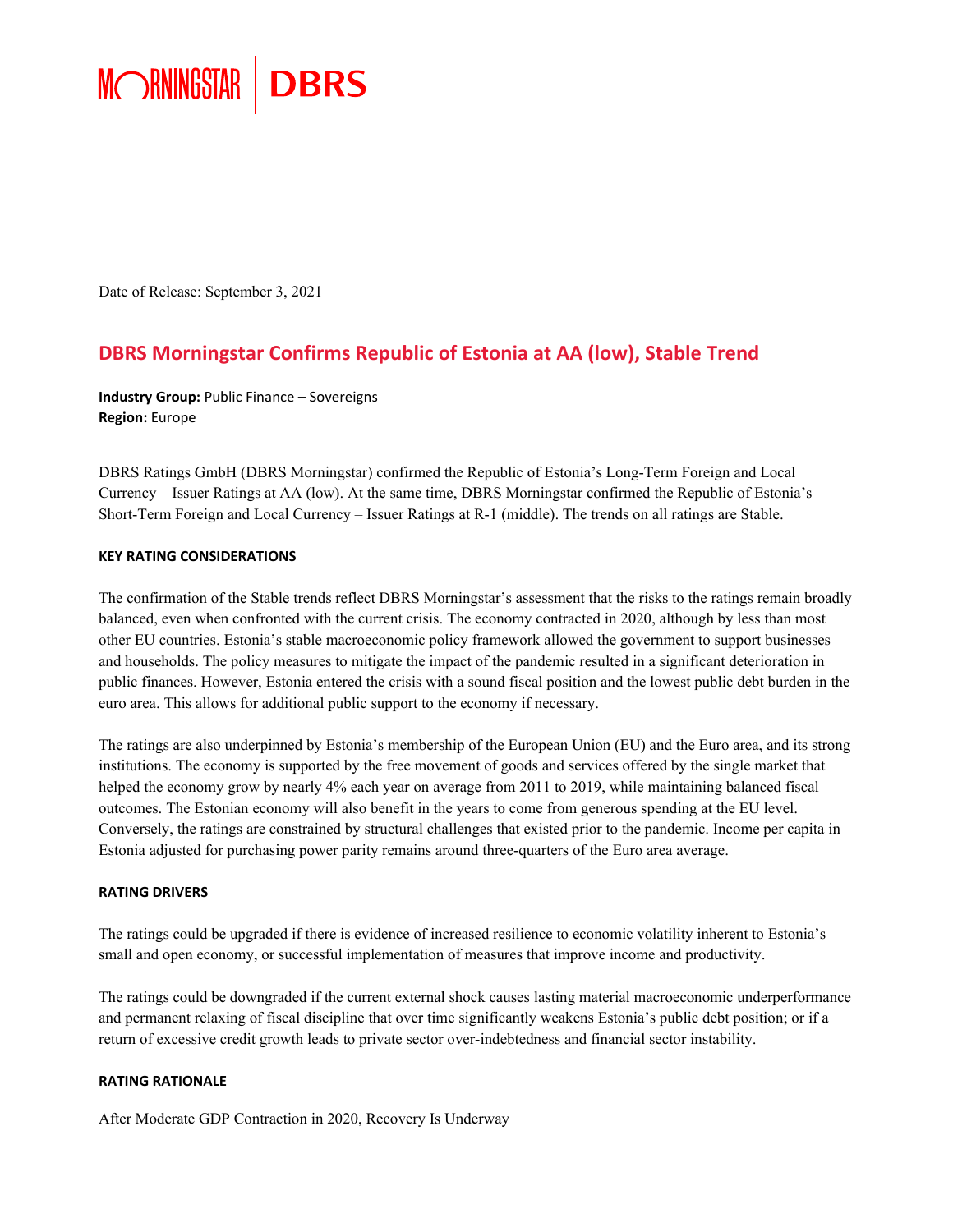### MORNINGSTAR **DBRS**

The economic contraction in Estonia was less pronounced than initially anticipated and one of the lowest in Europe. Real GDP contracted by 2.9% in 2020 compared to a 6.4% drop in the euro area. High value added sectors such as information and communications technology (ICT) continued to perform well. Various service sectors such as travel and accommodation remained in negative territory. The restrictions introduced this year had a milder impact on economic activity than restrictions imposed last year, evident by strong 4.1% recovery in the first quarter of 2021 compared to a year earlier. Data from the second quarter of 2021 point to 12.9% growth year-over year.

The outlook for domestic and external demand should continue to improve due to the success of the vaccination rollout domestically as well as among its key trading partners, pent up demand and high private sector savings, and health investment prospects. The Estonian economy has already reached its pre-pandemic GDP level. The European Commission (EC) in its Summer 2021 forecast expects 4.9% real GDP growth this year and 3.8% in 2022, however, the strong performance in the first half of the year suggests growth this year could be much stronger. Large investments into Estonia by a Volkswagen subsidiary and support to households via reform to pillar-two pensions, represent economic windfalls. Looking ahead, the EU's Multiannual Financial Framework (MFF) 2021-2027 and the Next Generation EU recovery plan constitute additional upside risk for the Estonian economy. Taken together, the transfers amount to EUR 6.8 billion, or 2.5% of GDP.

After years of surpluses, Estonia's current account turned to a small deficit of 0.9% of GDP in 2020, mainly due to the large import of computer software from the Volkswagen investment in the last quarter of 2020. Strong recovery of exports is expected to return the current account back to surplus this year. The current account surpluses each year since 2009 helped lower external debt and narrow the net liability international investment position, which improved from - 80.0% of GDP in 2009 to -22% in Q1 2021.

Extraordinary Measures Weigh on Public Finances, But Debt Remains Modest

The Estonian government implemented various measures to respond to the COVID-19 shock, including direct spending on healthcare, tax reductions for businesses and the self-employed, the reduction of excise duties on fuel and electricity, support to the unemployment insurance fund, a worker compensation programme, and a temporary suspension of second pillar pension payments. The general government budget deficit amounted to -4.9% of GDP in 2020. The aid package also included liquidity support measures estimated at around 1.5% of GDP, although these have no immediate impact on the budget. The State Budget Strategy 2022-2025 expects a 6.0% deficit in 2021, before improving to 3.8% in 2022. DBRS Morningstar expects that because of the country's historically conservative fiscal policy and improved growth prospects, Estonia could overperform current projections.

The public debt-to-GDP ratio has increased in 2020, due to the extraordinary measures to manage the COVID-19 shock. The ratio nonetheless remains the lowest in the euro area. The government expects in its 2021 Stability Programme debt to increase to 21.4% this year and remain above 20% over the medium term. To cover the increased financing needs, the government returned to the capital markets for the first time since 2002 and also secured loans from European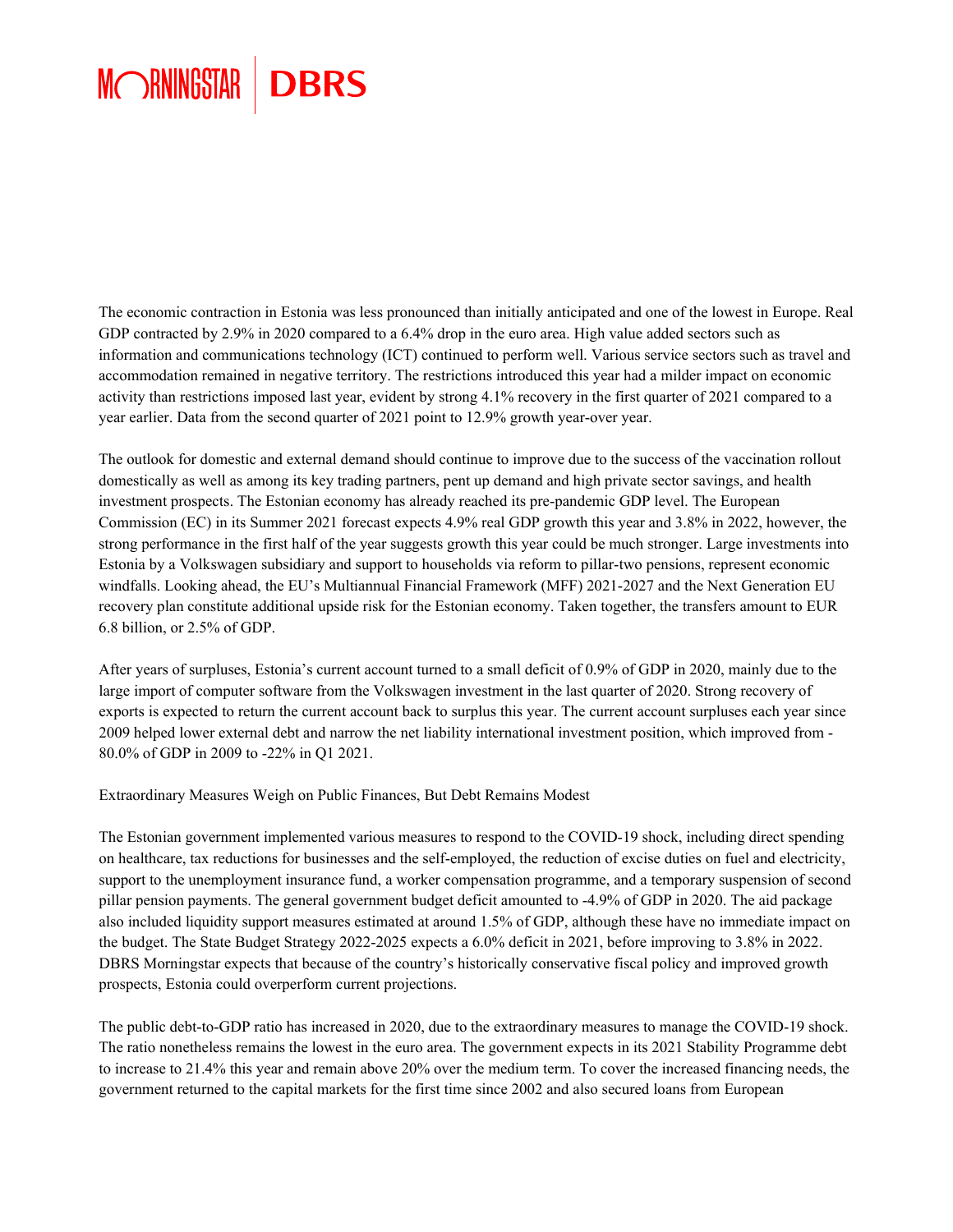

supranational institutions. In addition, Estonia's two reserve funds worth 8.1% of GDP in 2020, serve as a liquidity cushion in the current crisis.

Risks to Financial Stability are Contained

The recovery of the economy along with the strong capital position of the Estonian banking sector mitigate the risks from the COVID-19 crisis. The common equity tier 1 (CET1) capital ratio of the sector was 29.1% in Q4 2020. Bank asset quality is likely to deteriorate if the recovery is delayed. Sectors most affected by the crisis include accommodation, catering, and leisure. However, the overall impact appears limited. At the end of 2020, payment holidays covered only 3% of the corporate loan book and 2% of the household portfolio. As the majority of the banking sector is foreign owned, risks to financial stability are associated with spill overs from Nordic economies. These risks are broadly mitigated by the strong asset quality, deposit funding, and capitalisation of banks operating in Estonia.

The New Estonian Government is Expected to Maintain Policy Continuity

Estonia benefits from a sound political and institutional framework, which is also reflected in its strong performance in the World Bank Governance indicators. Kaja Kallas, leader of the Reform Party, was appointed as Prime Minister in January 2021. The new government has committed to responding to the COVID-19 crisis, strengthening the health care system, increasing R&D spending, and prioritizing green energy transition policies. Estonia is also one of the most digitally advanced countries in the world, allowing the smooth operation of the public services during the COVID-19 crisis. According to EC's Digital Economy and Society Index (DESI) Estonia ranks first among all EU countries in Digital Public Services.

### **ESG CONSIDERATIONS**

Human Rights and Human Capital (S) subfactors were among the key ESG drivers behind this rating action. Estonia's per capita GDP is relatively low at \$23,330 in 2020 compared with its euro system peers. This factor has been taken into account within the "Economic Structure and Performance" building block.

A description of how DBRS Morningstar considers ESG factors within the DBRS Morningstar analytical framework can be found in the DBRS Morningstar Criteria: Approach to Environmental, Social, and Governance Risk Factors in Credit Ratings at <https://www.dbrsmorningstar.com/research/373262>.

For more information on the Rating Committee decision, please see the Scorecard Indicators and Building Block Assessments.

EURO AREA RISK CATEGORY: LOW

Notes: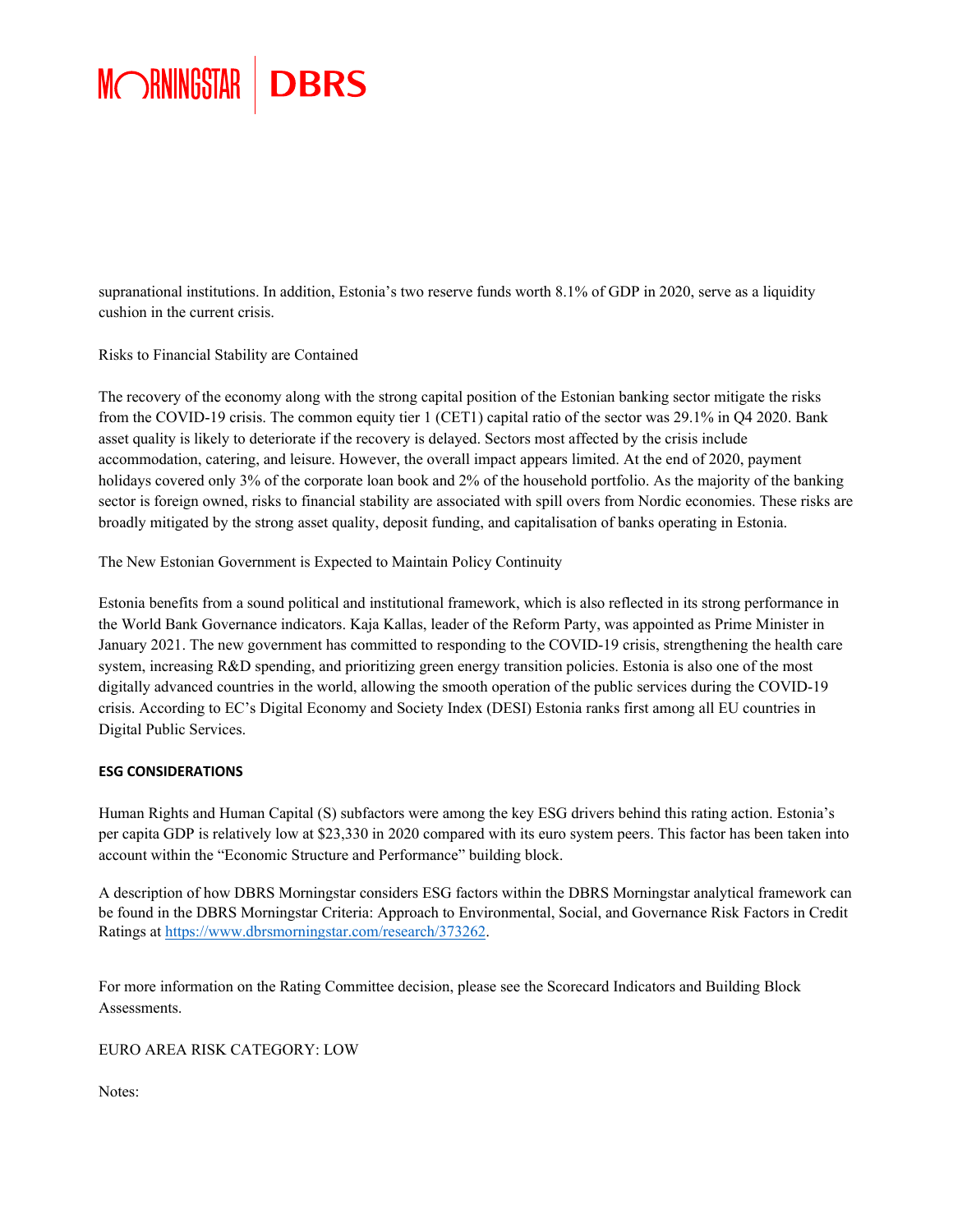## MORNINGSTAR | DBRS

For more information regarding rating methodologies and Coronavirus Disease (COVID-19), please see the following DBRS Morningstar press release: [https://www.dbrsmorningstar.com/researc](https://www.dbrsmorningstar.com/research/357883)h/357883.

All figures are in EUR unless otherwise noted. Public finance statistics reported on a general government basis unless specified.

The principal methodology is the Global Methodology for Rating Sovereign Governments (July 9, 2021) [https://www.dbrsmorningstar.com/research/381451/global-methodology-for-rating-sovereign-governments.](https://www.dbrsmorningstar.com/research/381451/global-methodology-for-rating-sovereign-governments) Other applicable methodologies include DBRS Morningstar Criteria: Approach to Environmental, Social, and Governance Risk Factors in Credit Ratings (February 3, 2021) [https://www.dbrsmorningstar.com/research/373262/dbrs](https://www.dbrsmorningstar.com/research/373262/dbrs-morningstar-criteria-approach-to-environmental-social-and-governance-risk-factors-in-credit-ratings)-morningstar[criteria-approach-to-environmental-social-and-governance-risk-factors-in-credit-ratings](https://www.dbrsmorningstar.com/research/373262/dbrs-morningstar-criteria-approach-to-environmental-social-and-governance-risk-factors-in-credit-ratings)

The sources of information used for this rating include Ministry of Finance (State Budget Strategy 2022-2025 Stability Programme 2021), Bank of Estonia (Estonian Economy and Monetary Policy 2/2021, Financial Stability Review), Statistical Office of Estonia, European Commission (European Economic Forecast Summer 2021, Statistical office of the European Communities, International Monetary Fund, World Bank, United Nations Development Programme, Bank for International Settlements, Johns Hopkins University Coronavirus Resource Center, European Centre for Disease Prevention and Control, Social Progress Imperative, Global Carbon Project, Haver Analytics. DBRS Morningstar considers the information available to it for the purposes of providing this rating to be of satisfactory quality.

With respect to FCA and ESMA regulations in the United Kingdom and European Union, respectively, this is an unsolicited credit rating. This credit rating was not initiated at the request of the issuer.

With Rated Entity or Related Third Party Participation: YES With Access to Internal Documents: NO With Access to Management: NO

DBRS Morningstar does not audit the information it receives in connection with the rating process, and it does not and cannot independently verify that information in every instance.

Generally, the conditions that lead to the assignment of a Negative or Positive trend are resolved within a 12-month period. DBRS Morningstar's outlooks and ratings are under regular surveillance.

For further information on DBRS Morningstar historical default rates published by the European Securities and Markets Authority (ESMA) in a central repository, see: [http://cerep.esma.europa.eu/cerep-web/statistics/defaults.xhtml.](http://cerep.esma.europa.eu/cerep-web/statistics/defaults.xhtml) DBRS Morningstar understands further information on DBRS Morningstar historical default rates may be published by the Financial Conduct Authority (FCA) on its webpage[: https://www.fca.org.uk/firms/credit-rating-agencies.](https://www.fca.org.uk/firms/credit-rating-agencies)

The sensitivity analysis of the relevant key rating assumptions can be found at: [https://www.dbrsmorningstar.com/research/384024.](https://www.dbrsmorningstar.com/research/384024)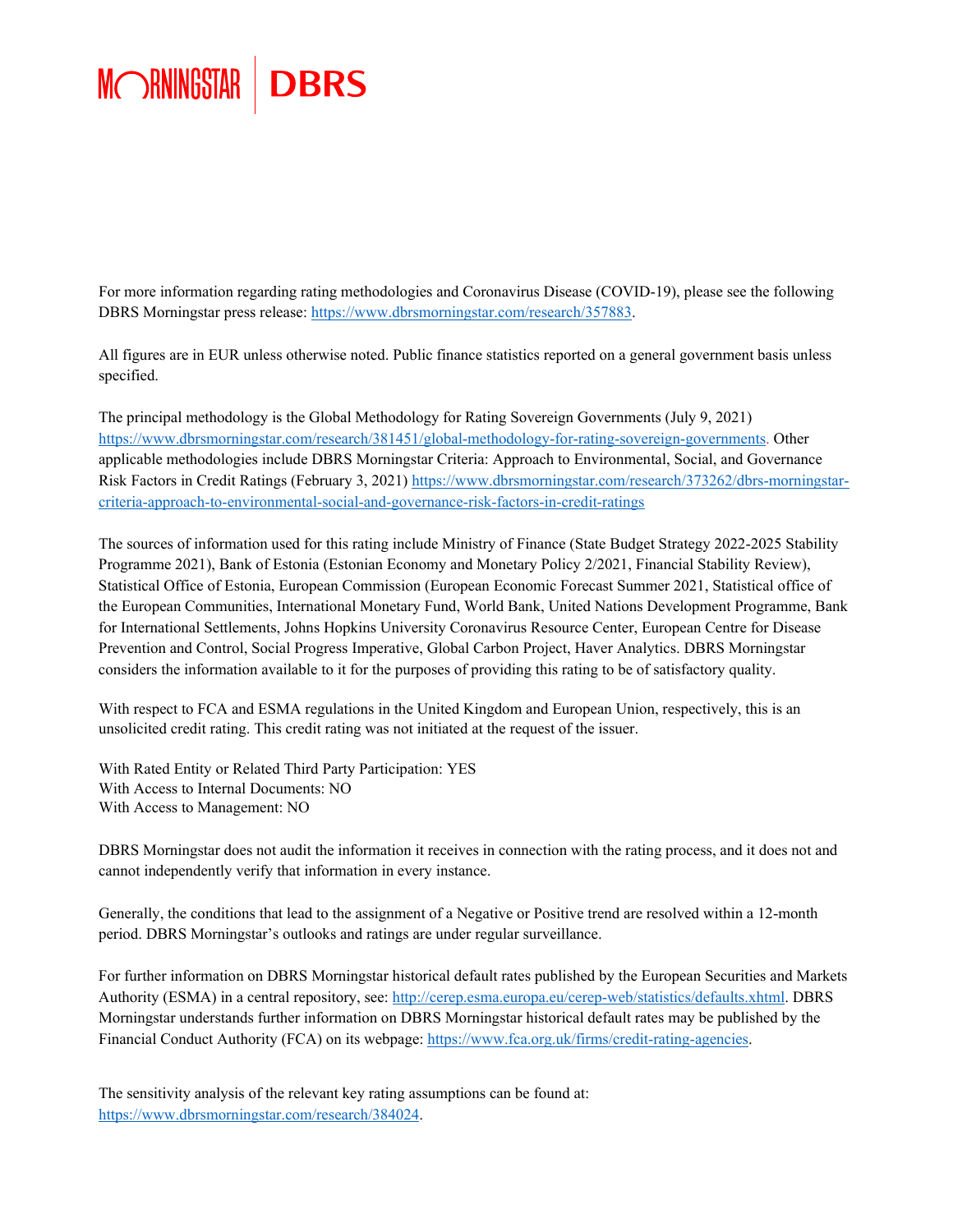# MORNINGSTAR | DBRS

This rating is endorsed by DBRS Ratings Limited for use in the United Kingdom.

Lead Analyst: Jason Graffam, Vice President, Global Sovereign Ratings Rating Committee Chair: Nichola James, Managing Director, Global Sovereign Ratings Initial Rating Date: July 14, 2017 Last Rating Date: March 5, 2021

DBRS Ratings GmbH, Sucursal en España Paseo de la Castellana 81 Plantas 26 & 27 28046 Madrid, Spain Tel. +34 (91) 903 6500

DBRS Ratings GmbH Neue Mainzer Straße 75 60311 Frankfurt am Main Deutschland Tel. +49 (69) 8088 3500 Geschäftsführer: Detlef Scholz Amtsgericht Frankfurt am Main, HRB 110259

For more information on this credit or on this industry, visit [www.dbrsmorningstar.com.](http://www.dbrsmorningstar.com/)

| <b>Issuer</b>       | <b>Debt Rated</b>                           | <b>Rating Action Rating</b> |                | <b>Trend</b> |
|---------------------|---------------------------------------------|-----------------------------|----------------|--------------|
| Republic of Estonia | Long-Term Foreign Currency – Issuer Rating  | Confirmed                   | AA (low)       | Stable       |
| Republic of Estonia | Long-Term Local Currency – Issuer Rating    | Confirmed                   | AA (low)       | Stable       |
| Republic of Estonia | Short-Term Foreign Currency – Issuer Rating | Confirmed                   | $R-1$ (middle) | Stable       |
| Republic of Estonia | Short-Term Local Currency – Issuer Rating   | Confirmed                   | $R-1$ (middle) | Stable       |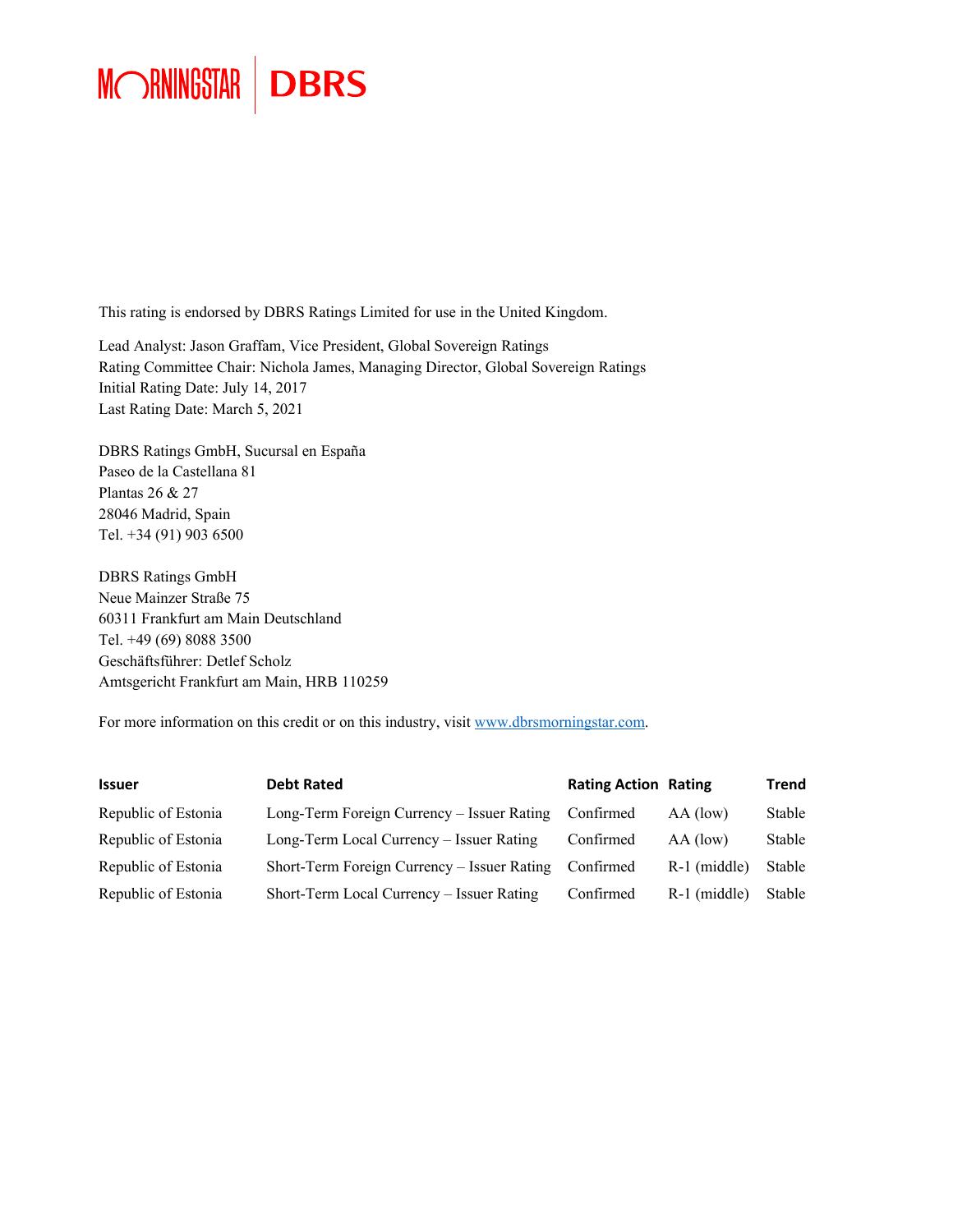

**Contacts** Jason Graffam Vice President - Global Sovereign Ratings +34 91 903 6524 jason.graffam@dbrsmorningstar.com

Spyridoula Tzima Assistant Vice President - Global Sovereign Ratings +44 (20) 7855 6608 spyridoula.tzima@dbrsmorningstar.com

Nichola James Managing Director, Co-Head of Sovereign Ratings - Global Sovereign Ratings +49 (69) 8088 3689 [nichola.james@dbrsmorningstar.com](mailto:nichola.james@dbrsmorningstar.com)

The DBRS Morningstar group of companies consists of DBRS, Inc. (Delaware, U.S.)(NRSRO, DRO affiliate); DBRS Limited (Ontario, Canada)(DRO, NRSRO affiliate); DBRS Ratings GmbH (Frankfurt, Germany)(EU CRA, NRSRO affiliate, DRO affiliate); and DBRS Ratings Limited (England and Wales)(UK CRA, NRSRO affiliate, DRO affiliate). For more information on regulatory registrations, recognitions and approvals of the DBRS Morningstar group of companies, please see: [https://www.dbrsmorningstar.com/research/225752/highlights.pdf.](https://www.dbrsmorningstar.com/research/225752/highlights.pdf) 

The DBRS Morningstar group of companies are wholly-owned subsidiaries of Morningstar, Inc.

© 2021 DBRS Morningstar. All Rights Reserved. The information upon which DBRS Morningstar ratings and other types of credit opinions and reports are based is obtained by DBRS Morningstar from sources DBRS Morningstar believes to be reliable. DBRS Morningstar does not audit the information it receives in connection with the analytical process, and it does not and cannot independently verify that information in every instance. The extent of any factual investigation or independent verification depends on facts and circumstances. DBRS Morningstar ratings, other types of credit opinions, reports and any other information provided by DBRS Morningstar are provided "as is" and without representation or warranty of any kind. DBRS Morningstar hereby disclaims any representation or warranty, express or implied, as to the accuracy, timeliness, completeness, merchantability, fitness for any particular purpose or non-infringement of any of such information. In no event shall DBRS Morningstar or its directors, officers, employees, independent contractors, agents and representatives (collectively, DBRS Morningstar Representatives) be liable (1) for any inaccuracy, delay, loss of data, interruption in service, error or omission or for any damages resulting therefrom, or (2) for any direct, indirect, incidental, special, compensatory or consequential damages arising from any use of ratings and rating reports or arising from any error (negligent or otherwise) or other circumstance or contingency within or outside the control of DBRS Morningstar or any DBRS Morningstar Representative, in connection with or related to obtaining, collecting, compiling, analyzing, interpreting, communicating, publishing or delivering any such information. No DBRS Morningstar entity is an investment advisor. DBRS Morningstar does not provide investment, financial or other advice. Ratings, other types of credit opinions, other analysis and research issued or published by DBRS Morningstar are, and must be construed solely as, statements of opinion and not statements of fact as to credit worthiness, investment, financial or other advice or recommendations to purchase, sell or hold any securities. A report with respect to a DBRS Morningstar rating or other credit opinion is neither a prospectus nor a substitute for the information assembled, verified and presented to investors by the issuer and its agents in connection with the sale of the securities. DBRS Morningstar may receive compensation for its ratings and other credit opinions from, among others, issuers, insurers, guarantors and/or underwriters of debt securities. DBRS Morningstar is not responsible for the content or operation of third party websites accessed through hypertext or other computer links and DBRS Morningstar shall have no liability to any person or entity for the use of such third party websites. This publication may not be reproduced, retransmitted or distributed in any form without the prior written consent of DBRS Morningstar. ALL DBRS MORNINGSTAR RATINGS AND OTHER TYPES OF CREDIT OPINIONS ARE SUBJECT TO DISCLAIMERS AND CERTAIN LIMITATIONS. PLEASE READ THESE DISCLAIMERS AND LIMITATIONS AT [https://www.dbrsmorningstar.com/about/disclaimer.](https://www.dbrsmorningstar.com/about/disclaimer) ADDITIONAL INFORMATION REGARDING DBRS MORNINGSTAR RATINGS AND OTHER TYPES OF CREDIT OPINIONS, INCLUDING DEFINITIONS, POLICIES AND METHODOLOGIES, ARE AVAILABLE ON https://www.dbrsmorningstar.com.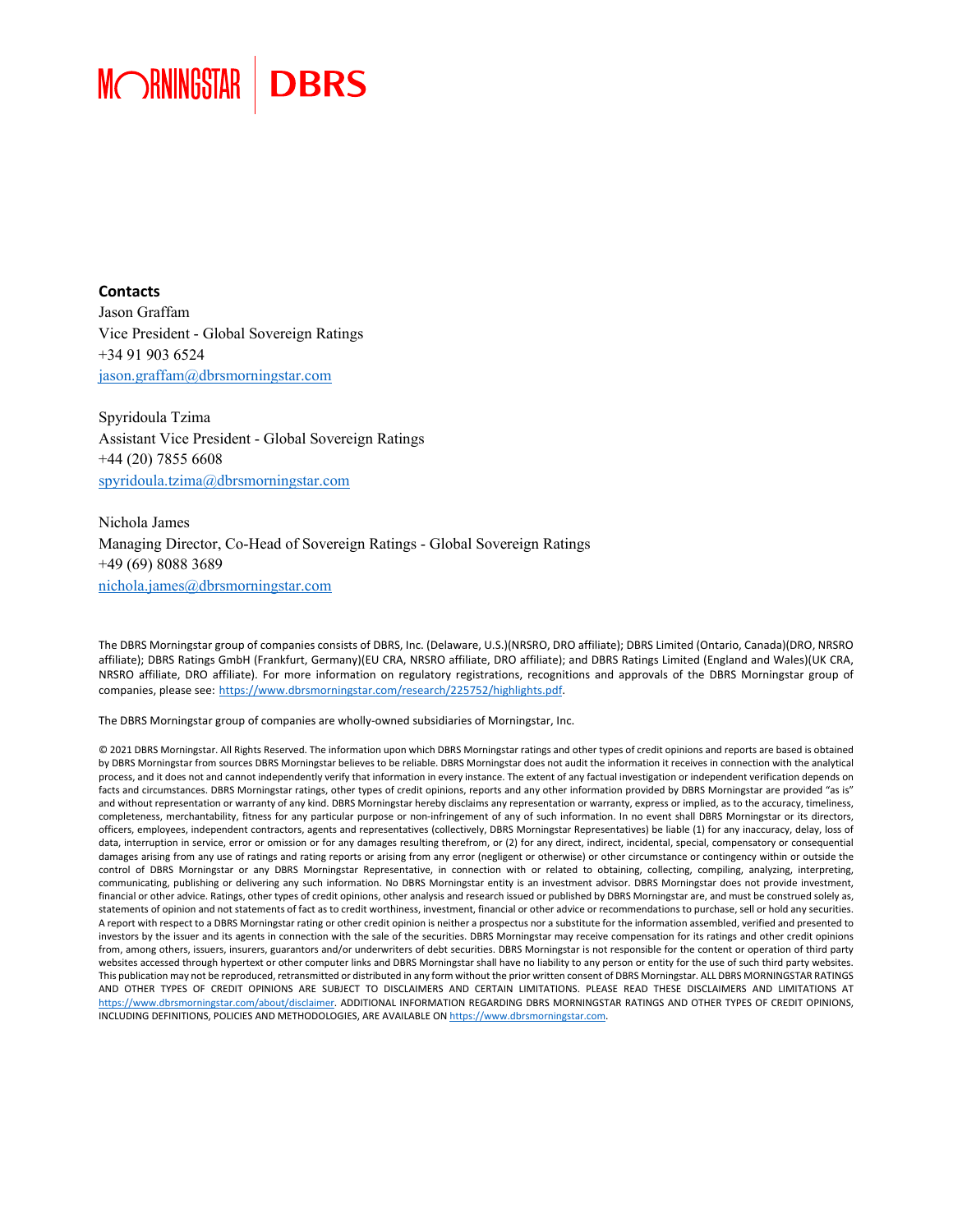

Source

## Estonia

Scorecard Indicators **Current Scorecard Input** Source Current Scorecard Input

| <b>Fiscal Management and Policy</b>               | 2015     | 2016       | 2017     | 2018        | 2019     | 2020     | 2021    | 2022    | 2023    |                        |                     |          |
|---------------------------------------------------|----------|------------|----------|-------------|----------|----------|---------|---------|---------|------------------------|---------------------|----------|
| Overall Fiscal Balance (% of GDP)                 | 0.1%     | $-0.3%$    | $-0.4%$  | $-0.5%$     | 0.0%     | $-5.4%$  | $-7.1%$ | $-6.3%$ | $-5.2%$ | IMF WEO                | 13 year average     | $-1.8%$  |
| Government Effectiveness (Percentile Rank)        | 82.7     | 82.7       | 82.7     | 84.6        | 85.6     |          |         |         |         | World Bank             | 5 year average      | 83.7     |
| <b>Debt and Liquidity</b>                         | 2015     | 2016       | 2017     | 2018        | 2019     | 2020     | 2021    | 2022    | 2023    |                        |                     |          |
| General Government Gross Debt (% of GDP)          | 10.0%    | 9.9%       | 9.1%     | 8.2%        | 8.4%     | 18.5%    | 25.1%   | 30.3%   | 34.4%   | IMF WEO                | 5 year projection   | 39.5%    |
| Interest Costs (% of GDP)                         | $-0.1%$  | $-0.1%$    | 0.0%     | 0.0%        | 0.0%     | 0.0%     | 0.0%    | 0.0%    | 0.0%    | IMF WEO                | 5 year average      | 0.0%     |
| <b>Economic Structure and Performance</b>         | 2015     | 2016       | 2017     | 2018        | 2019     | 2020     | 2021    | 2022    | 2023    |                        |                     |          |
| GDP per Capita (USD thousands)                    | 17.5     | 18.4       | 20.5     | 23.2        | 23.7     | 23.3     | 26.5    | 28.8    | 30.6    | IMF WEO                | 10 year average     | 20.1     |
| Output Volatility (%)                             | 5.6%     | 5.6%       | 5.5%     | 5.5%        | 5.4%     | 5.2%     | 5.2%    | 5.1%    |         | IMF WEO                | Latest              | 5.2%     |
| Economic Size (USD billions)                      | 23       | 24         | 27       | 31          | 31       | 31       | 35      | 38      | 41      | IMF WEO                | 5 year average      | 29       |
| <b>Monetary Policy and Financial Stability</b>    | 2015     | 2016       | 2017     | 2018        | 2019     | 2020     | 2021    | 2022    | 2023    |                        |                     |          |
| Rate of Inflation (%, EOP)                        | $-0.2%$  | 2.4%       | 3.8%     | 3.3%        | 1.8%     | $-0.9%$  | 1.8%    | 2.5%    | 2.1%    | IMF WEO                | 13 year average     | 2.0%     |
| Total Domestic Savings (% of GDP)                 | 141%     | 150%       | 156%     | 157%        | 163%     | 183%     |         |         |         | ECB/IMF                | Latest <sup>1</sup> | 183%     |
| Change in Domestic Credit (% of GDP)              | $-2.6%$  | $-2.6%$    | $-4.8%$  | $-2.8%$     | $-0.8%$  | 7.3%     |         |         |         | <b>BIS/IMF</b>         | 7 year average      | $-0.8%$  |
| Net Non-Performing Loans (% of Capital)           | 5.7%     | 4.6%       | 3.5%     | 1.9%        | 1.0%     | 1.1%     |         |         |         | <b>IMF IFS</b>         | Latest <sup>1</sup> | 1.1%     |
| Change in Property Price/GDP Index (%)            | 3.8%     | $-0.7%$    | $-3.0%$  | $-2.6%$     | $-1.3%$  | 9.7%     |         |         |         | Statistics Estonia/IMF | 7 year average'     | 1.9%     |
| <b>Balance of Payments</b>                        | 2015     | 2016       | 2017     | 2018        | 2019     | 2020     | 2021    | 2022    | 2023    |                        |                     |          |
| Current Account Balance (% of GDP)                | 1.8%     | 1.2%       | 2.3%     | 0.9%        | 2.0%     | $-1.0%$  | 0.4%    | $-0.5%$ | $-0.5%$ | IMF WEO                | 8 year average      | 0.6%     |
| International Investment Position (% of GDP)      | $-39.9%$ | $-39.1%$   | $-33.1%$ | $-29.6%$    | $-21.4%$ | $-20.8%$ |         |         |         | IMF                    | 5 year average      | $-28.8%$ |
| Share of Global Foreign Exchange Turnover (Ratio) | 201.4%   | 194.7%     | 200.5%   | 199.0%      | 206.4%   | 208.2%   |         |         |         | <b>BIS/IMF</b>         | Latest              | 208.2%   |
| Exchange Rate Classification (see footnote)       | 5        | $\sqrt{5}$ | 5        | $\mathbf 5$ | 5        | 5        |         |         |         | <b>IMF</b>             | Latest              | 5        |
| <b>Political Environment</b>                      | 2015     | 2016       | 2017     | 2018        | 2019     | 2020     | 2021    | 2022    | 2023    |                        |                     |          |
| Voice and Accountability (Percentile Rank)        | 87.2     | 89.2       | 89.7     | 89.2        | 88.7     |          |         |         |         | World Bank             | 5 year average      | 88.8     |
| Rule of Law (Percentile Rank)                     | 86.5     | 86.5       | 86.5     | 86.5        | 87.0     |          |         |         |         | World Bank             | 5 year average      | 86.6     |

See DBRS Morningstar's Global Methodology for Rating Sovereign Governments for additional details on the methodology behind the scorecard indicators and associated scoring thresholds. Exchange Rate Classifications: Freely *other managed = 3; Stabilized = 4; Pegs, currency unions and dollarized arrangements = 5.* 

*1 Scores for 2020 have been computed using the most recent data when year-end data is not available.*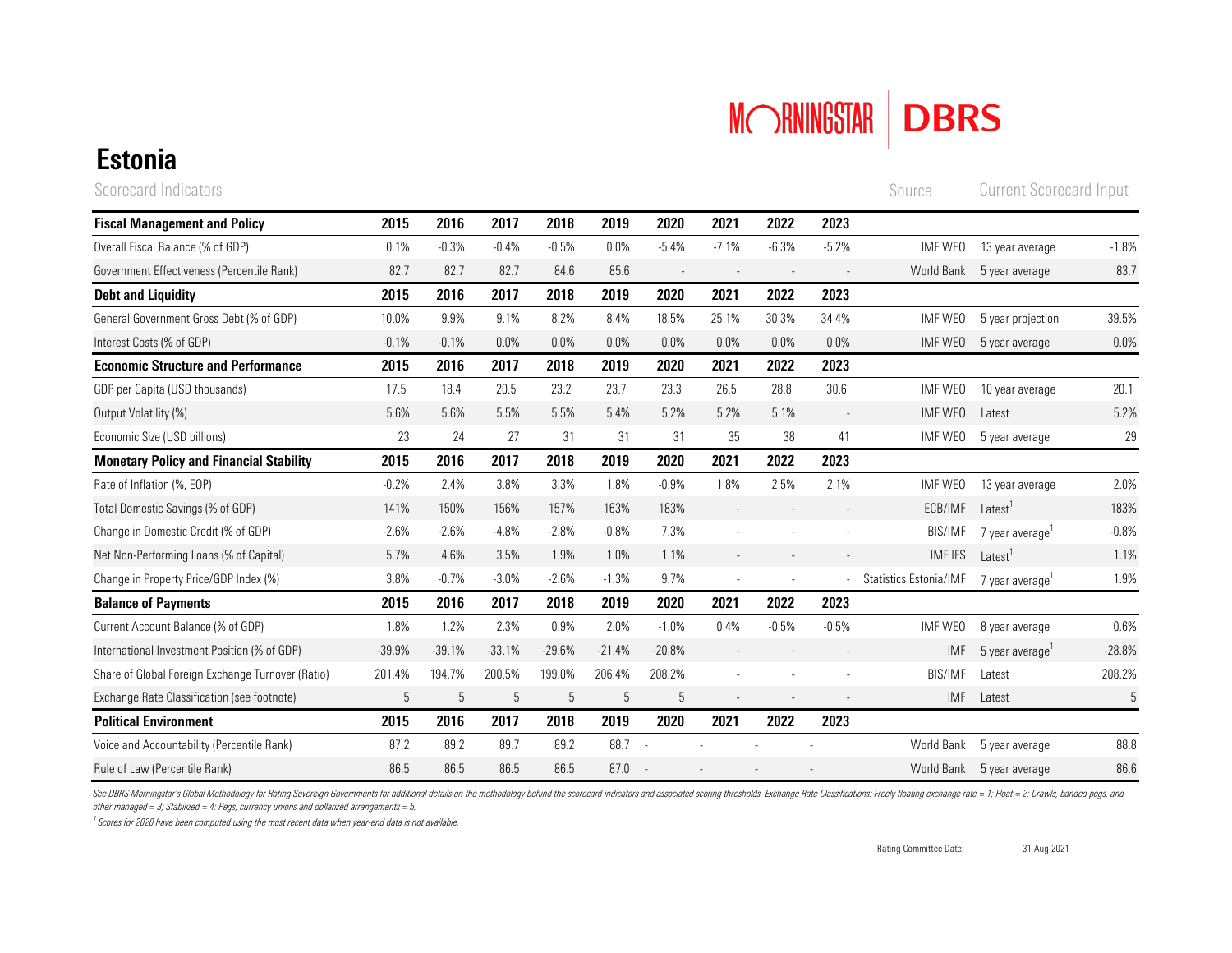# MORNINGSTAR DBRS

31-Aug-2021

### Estonia

Building Block Assessments and Rating Committee Summary

| <b>Building Blocks</b>                                      | <b>Scorecard Result</b>                     | <b>Quantitative</b><br><b>Assessment</b> | Net Impact of<br><b>Qualitative Factors</b>          | <b>Building Block</b><br><b>Assessment</b> |  |  |
|-------------------------------------------------------------|---------------------------------------------|------------------------------------------|------------------------------------------------------|--------------------------------------------|--|--|
| <b>Fiscal Management and Policy</b>                         | 17.60                                       | Strong                                   | N/A                                                  | Strong                                     |  |  |
| Debt and Liquidity                                          | 19.37                                       | <b>Very Strong</b>                       | N/A                                                  | <b>Very Strong</b>                         |  |  |
| Economic Structure and Performance                          | 3.61                                        | Weak/Poor                                | N/A                                                  | Weak/Poor                                  |  |  |
| Monetary Policy and<br><b>Financial Stability</b>           | 17.81                                       | Strong                                   | N/A                                                  | Strong                                     |  |  |
| <b>Balance of Payments</b>                                  | 11.56                                       | Good/Moderate                            | N/A                                                  | Good/Moderate                              |  |  |
| <b>Political Environment</b>                                | 20.00                                       | <b>Very Strong</b>                       | N/A                                                  | <b>Very Strong</b>                         |  |  |
| <b>Overall Assessment</b>                                   | <b>Composite Scorecard</b><br><b>Result</b> | <b>Scorecard Rating Range</b>            | <b>Composite Building Block</b><br><b>Assessment</b> | <b>Indicative Rating Range</b>             |  |  |
|                                                             | 75.0                                        | AA (high) - AA (low)                     | 75.0                                                 | AA (high) - AA (low)                       |  |  |
| <b>Estonia's Long-Term Foreign Currency - Issuer Rating</b> |                                             |                                          | AA (low)                                             |                                            |  |  |

Main topics discussed in the Rating Committee include: the economic and fiscal impact from COVID-19, the economic recovery, and developments in political environment. For additional details on DBRS Morningstar analysis and opinions, please see the accompanying rating report.

### DBRS Morningstar Scorecard: Scoring Ranges and Associated Assessment Categories

| Lower Bound            | 0.00      | $\sqrt{00}$ | 3.00          | 5.00 | .00               | 9.00     | 1.00              | 13.00 | 15.00           | 17.00  | 19.00       |
|------------------------|-----------|-------------|---------------|------|-------------------|----------|-------------------|-------|-----------------|--------|-------------|
| Upper Bound            | 0.99      | 2.99        | 4.99          | 6.99 | 8.99              | 10.99    | 2.99              | 14.99 | 16.99           | 18.99  | 20.00       |
| Assessment<br>Category | Very Weak | Weak        | Weak/<br>Poor | Poor | Poor/<br>Moderate | Moderate | Good/<br>Moderate | Good  | Strong/<br>Good | Strong | Very Strong |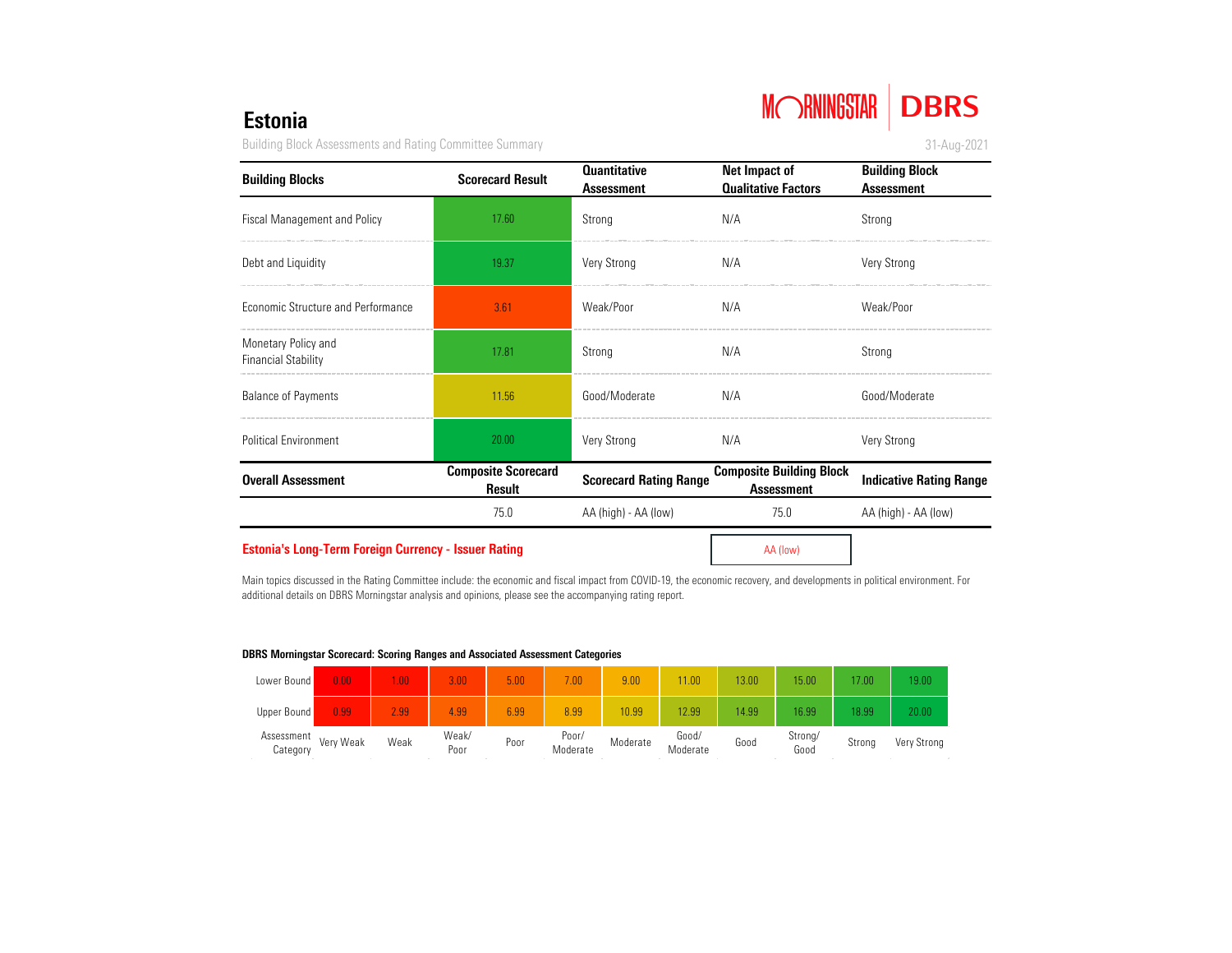### Estonia, Republic of

ESG Checklist

| <b>ESG Factor</b>                                                        | <b>ESG Credit Consideration Applicable to the Credit Analysis:</b>                                                                                                                                                  | Y/N         | <b>Extent of the Effect on the</b><br><b>ESG Factor on the Credit</b><br>Analysis: Relevant (R) or<br>Significant (S)* |
|--------------------------------------------------------------------------|---------------------------------------------------------------------------------------------------------------------------------------------------------------------------------------------------------------------|-------------|------------------------------------------------------------------------------------------------------------------------|
| <b>Environmental</b>                                                     | Overall:                                                                                                                                                                                                            | $\mathbf N$ | $\mathbf N$                                                                                                            |
| <b>Emissions, Effluents,</b>                                             | Do the costs or risks result in changes to a government's financial standing or relationship with other                                                                                                             | N           | N                                                                                                                      |
| & Waste                                                                  | governments, and does this affect the assessment of credit risk?                                                                                                                                                    |             |                                                                                                                        |
| <b>Carbon and GHG Costs</b>                                              | Does a government face coordinated pressure from a higher-tier government or from numerous<br>foreign governments as a result of its GHG emissions policies, and does this affect the assessment of<br>credit risk? | N           | N                                                                                                                      |
|                                                                          | Will recent regulatory changes have an impact on economic resilience or public finances?                                                                                                                            | N           | N                                                                                                                      |
|                                                                          | <b>Carbon and GHG Costs:</b>                                                                                                                                                                                        | N           | N                                                                                                                      |
| <b>Resource and Energy</b><br><b>Management</b>                          | Does the scarcity of key resources impose high costs on the public sector or make the private sector<br>less competitive?                                                                                           | N           | N                                                                                                                      |
|                                                                          | Is the economy reliant on industries that are vulnerable to import or export price shocks?                                                                                                                          | N           | N                                                                                                                      |
|                                                                          | <b>Resource and Energy Management:</b>                                                                                                                                                                              | N           | N                                                                                                                      |
| <b>Land Impact and</b><br><b>Biodiversity</b>                            | Is there a risk to a government's economic or tax base for failing to effectively regulate land impact<br>and biodiversity activities?                                                                              | N           | N                                                                                                                      |
| <b>Climate and Weather Risks</b>                                         | Will climate change and adverse weather events potentially destroy a material portion of national<br>wealth, weaken the financial system, or disrupt the economy?                                                   | N           | N                                                                                                                      |
| <b>Social</b>                                                            | Overall:                                                                                                                                                                                                            | Y           | S                                                                                                                      |
| <b>Human Capital and Human</b>                                           | Compared with regional or global peers, is the domestic labour force more or less competitive,                                                                                                                      |             |                                                                                                                        |
| <b>Rights</b>                                                            | flexible, and productive?<br>Are labour or social conflicts a key source of economic volatility?                                                                                                                    | Y<br>N      | S<br>N                                                                                                                 |
|                                                                          | Are individual and human rights insufficiently respected or failing to meet the population's                                                                                                                        |             |                                                                                                                        |
|                                                                          | expectations?<br>Is the government exposed to heavy, coordinated international pressure as a result of its respect for                                                                                              | N           | N                                                                                                                      |
|                                                                          | fundamental human rights?                                                                                                                                                                                           | N           | N                                                                                                                      |
|                                                                          | <b>Human Capital and Human Rights:</b>                                                                                                                                                                              | $\mathbf Y$ | S                                                                                                                      |
| <b>Access to Basic Services</b>                                          | Does a failure to provide adequate basic services deter investment, migration, and income growth<br>within the economy?                                                                                             | N           | N                                                                                                                      |
| <b>Governance</b>                                                        | Overall:                                                                                                                                                                                                            | N           | N                                                                                                                      |
| <b>Bribery, Corruption, and</b><br><b>Political Risks</b>                | Does widespread evidence of official corruption and other weaknesses in the rule of law deter<br>investment and contribute to fiscal or financial challenges?                                                       | N           | N                                                                                                                      |
| <b>Institutional Strength,</b><br>Governance, and<br><b>Transparency</b> | Compared with other governments, do institutional arrangements provide a higher or lesser degree<br>of accountability, transparency, and effectiveness?                                                             | N           | N                                                                                                                      |
|                                                                          | Are regulatory and oversight bodies insufficiently protected from inappropriate political influence?                                                                                                                | N           | N                                                                                                                      |
|                                                                          | Are government officials insufficiently exposed to public scrutiny or held to insufficiently high ethical<br>standards of conduct?                                                                                  | N           | N                                                                                                                      |
|                                                                          | Institutional Strength, Governance, and Transparency:                                                                                                                                                               | N           | N                                                                                                                      |
| <b>Peace and Security</b>                                                | Is the government likely to initiate or respond to hostilities with neighboring governments?                                                                                                                        | N           | N                                                                                                                      |
|                                                                          | Is the government's authority over certain regions contested by domestic or foreign militias?                                                                                                                       | N           | N                                                                                                                      |
|                                                                          | Is the risk of terrorism or violence sufficient to deter investment or to create contingent liabilities for<br>the government?                                                                                      | N           | N                                                                                                                      |
|                                                                          | <b>Peace and Security:</b>                                                                                                                                                                                          | N           | N                                                                                                                      |
|                                                                          | <b>Consolidated ESG Criteria Output:</b>                                                                                                                                                                            | Y           | $\mathbf{s}$                                                                                                           |

\* A Relevant Effect means that the impact of the applicable ESG risk factor has not changed the rating or rating trend on the issuer.

A Significant Effect means that the impact of the applicable ESG risk factor has changed the rating or trend on the issuer.